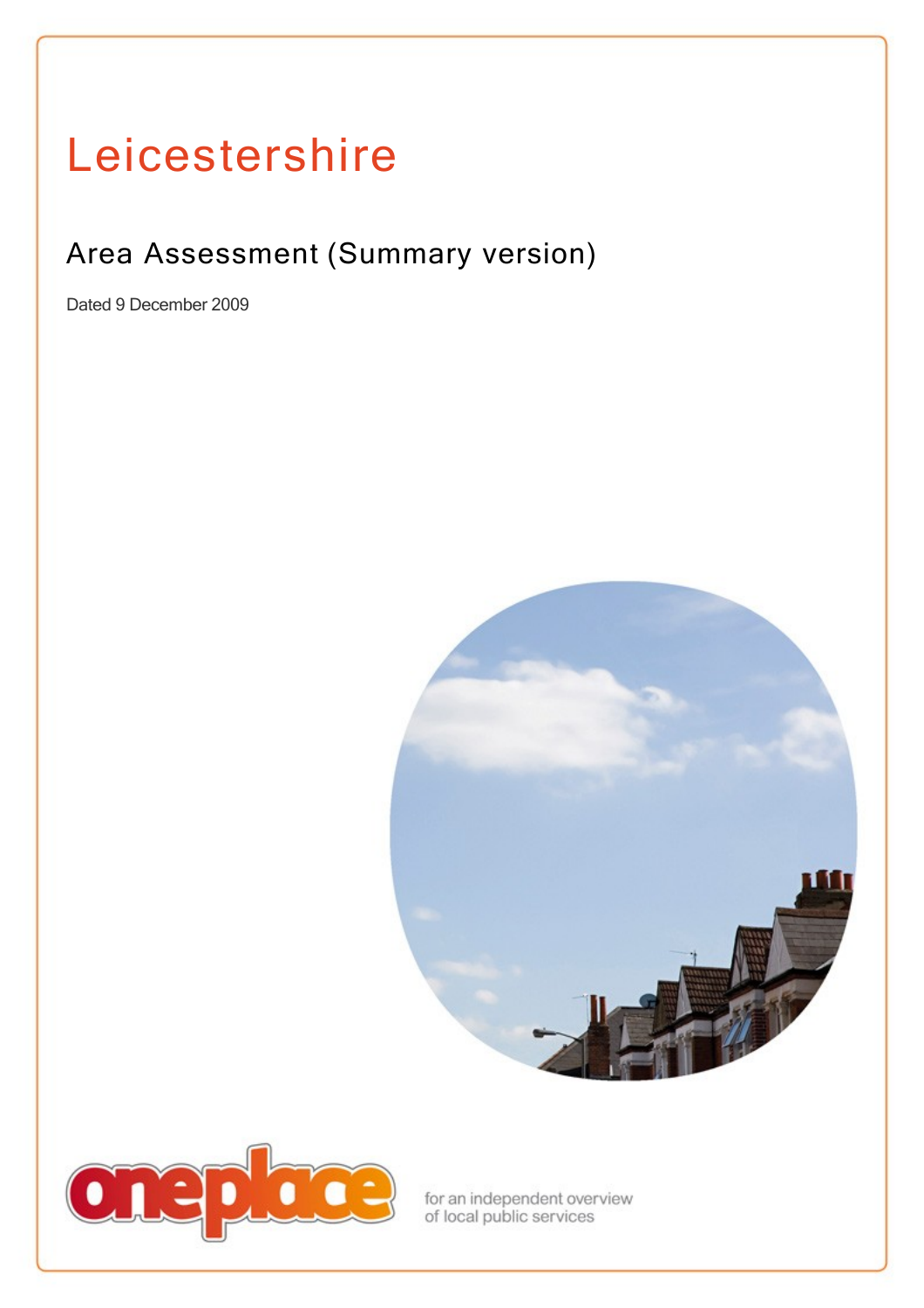#### Leicestershire at a glance

This independent assessment by six inspectorates sets out how well local public services are tackling the major issues in Leicestershire. It says how well they are delivering better results for local people and how likely these are to improve in future. If, and only if, our assessment shows that the following special circumstances are met in relation to a major issue, we use flags to highlight our judgements. We use a green flag to highlight where others can learn from outstanding achievements or improvements or an innovation that has very promising prospects of success. We use a red flag to highlight where we have significant concerns about results and future prospects that are not being tackled adequately. This means that local partners need to do something more or different to improve these prospects.

# Green flags - exceptional performance or innovation that others can learn from

**F** Green flag: Better value for money in road improvements

# Red flags - significant concerns, action needed

No red flags have been identified for Leicestershire

#### The local area

Leicestershire is a large county in the East Midlands and includes market towns, villages and more remote rural areas. The built up area of Leicester City stretches into the surrounding Leicestershire districts of Oadby and Wigston, Blaby, Charnwood and Harborough. The larger towns in the county are the university town of Loughborough and also Hinckley and Coalville.

The population of the area is 641,000, with Blaby and Charnwood being the most densely populated areas. There are more older people among the population than the national average and the number is expected to increase at a faster rate than nationally in the next twenty years. The majority of the county's population is from white ethnic backgrounds, but there are large black and minority ethnic communities in Charnwood and Oadby and Wigston.

Leicestershire is a relatively affluent area, and has become relatively more affluent in recent years, although there are pockets of deprivation. The economy in Leicestershire is based mainly around the service sector, in particular distribution and hospitality. There is low unemployment, above average earnings, and generally high skills levels. House prices are below the national average, though some districts show higher prices than the county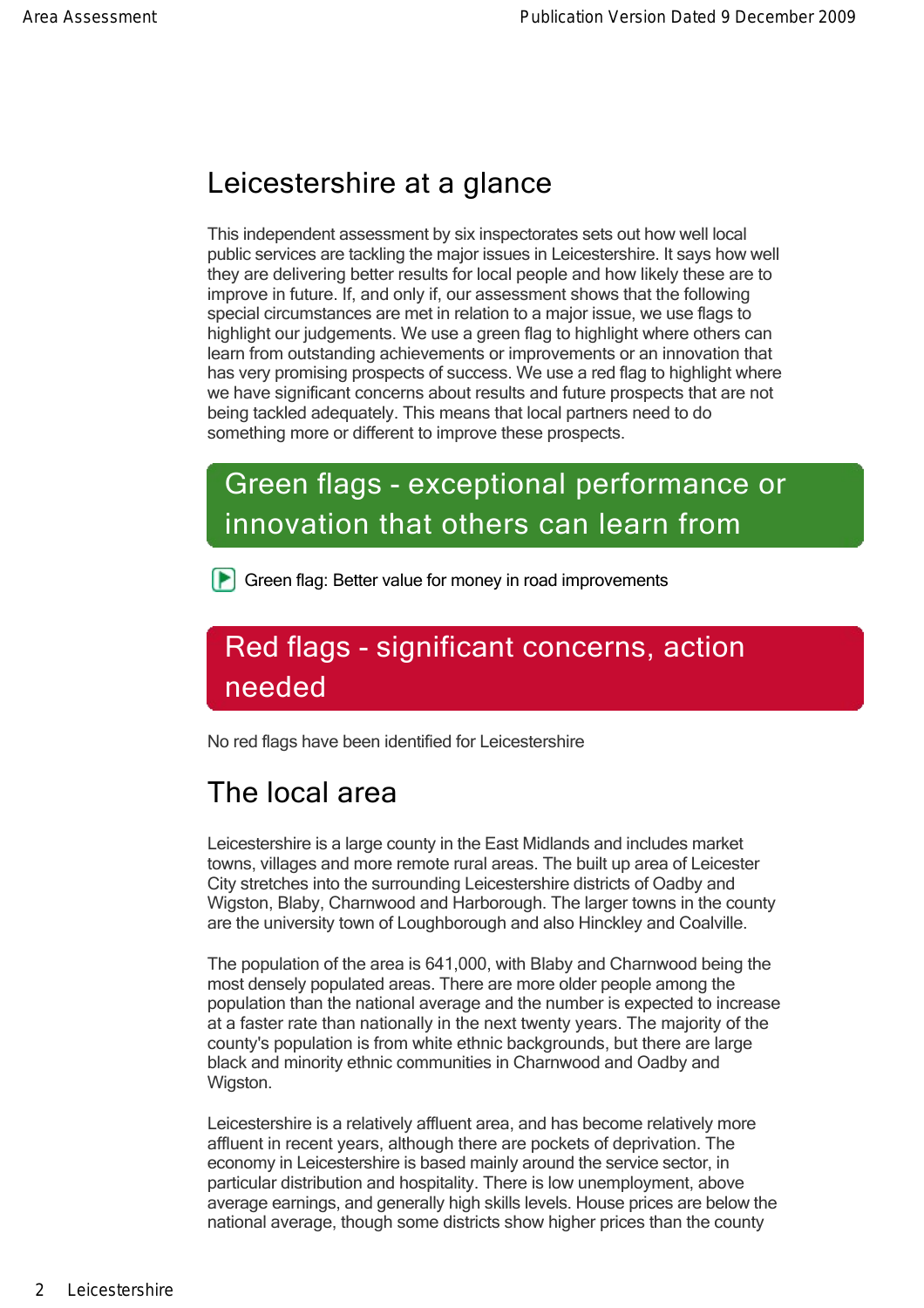average. The health of Leicestershire people is generally good, although there are differences by place, gender and ethnicity.

national average, though some districts show higher prices than the county

Leicestershire's public services have agreed the following challenges that they need to tackle:

Improved life chances for vulnerable people and places

Stronger, more cohesive communities

A safe and attractive place to live and work

A more effective response to climate change

A prosperous, innovative and dynamic economy

A healthier Leicestershire

More effective and efficient service delivery

The next section tells you how Leicestershire's public services are doing in each of their local priority areas.

#### How is Leicestershire doing?

#### Improved life chances for vulnerable people and places

Public services are helping improve the lives of many vulnerable people in Leicestershire but there is more to do for some who are at greatest risk.

More disabled and older people and their carers are getting well co-ordinated support from the County Council and NHS services to live independently at home instead of going into hospital or care homes. A growing number are taking control of their own care arrangements. Disabled people are being helped into paid or voluntary work. But some learning-disabled adults are still living in institutions, and physically disabled people wait too long for adaptations to their homes.

People living in deprived areas with greater problems are being better supported. Partners have targeted 19 priority neighbourhoods providing extra facilities like children's centres.

Ofsted has found that almost all schools and services are good at protecting children from harm and helping them stay safe. Schools and colleges are helping children to do well and exam and test results for children at 11, 16 and 19 years of age have improved in the last four years. GCSE results are better than the national average and improving more quickly than average. But some groups of children do not do as well as they should.

School attendance by children in care has improved. Too many move home too often but recently this has improved. Plans are in place to improve further.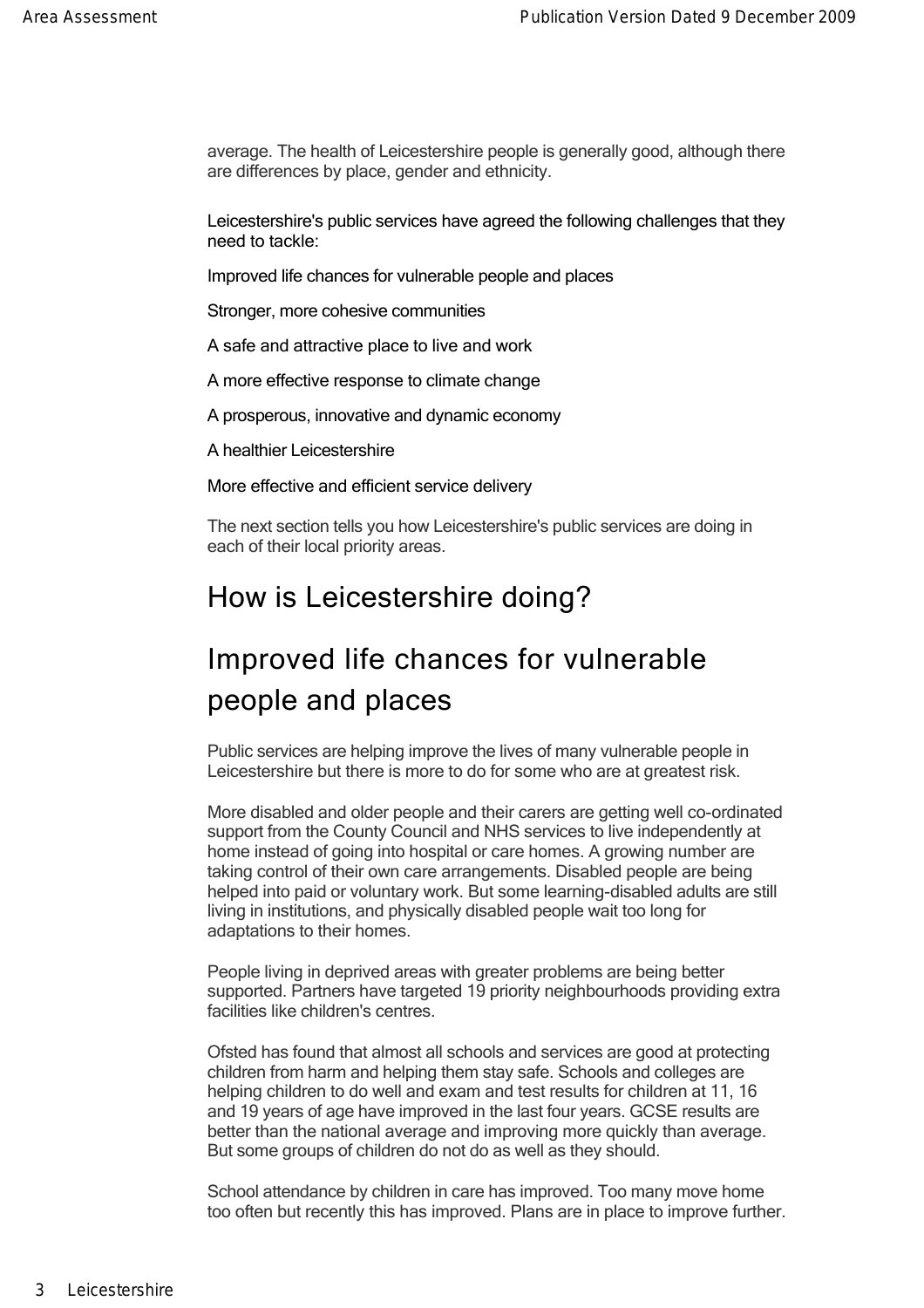Councils don't always agree with each other or with residents over the number and location of Traveller sites although illegal sites are being dealt with better across the county.

Crime committed by ex-offenders is reducing, partly because those coming out of prison are helped to find settled accommodation as well as jobs or training. Re-offending is lower in Leicestershire than most areas and falling further. Young offenders are helped to get accommodation and training.

Not enough new homes that people can afford to rent or buy are being built in Leicestershire, partly due to the recession. Some developments have been completed early and some developments are wholly for rent by people on low incomes. More rented homes are available from private landlords.

#### Stronger, more cohesive communities

Over 80 per cent of residents across Leicestershire think that people of different backgrounds get on well together. This is above the national average but is likely to hide variations in the experience of different groups of residents. Almost 9 out of 10 people aged over 65 are satisfied with their homes and the areas they live in.

Partners help bring people with similar backgrounds and interests together so they can understand each others' cultures and lifestyles. Newcomers to Leicestershire, particularly migrant and refugee communities, are helped to settle in.

Local volunteering schemes are helping local communities and neighbourhoods get a stronger sense of identity and influence decisions that affect them.

Libraries are being re-developed across the county to become centres for local communities. Local people are influencing what facilities are provided.

Children and young people are encouraged to play a positive role in society. Almost all schools, nurseries and children's homes make sure children and young people are involved in decisions that affect them and contribute to their local communities. The county youth service provides a good quality and range of services, reaching more young people aged 13 to 19 than nationally and in similar areas. The number of young people who are committing offences has been reduced considerably. But more young people say that they drink too much alcohol or have taken drugs than in other areas.

#### A safe and attractive place to live and work

Leicestershire is a relatively safe and attractive place to live compared to the England average. The police and other partners are working well together to reduce crime. Anti-social behaviour and crime rates, particularly for youth crime, have been falling, although crime rates have not fallen as much as nationally.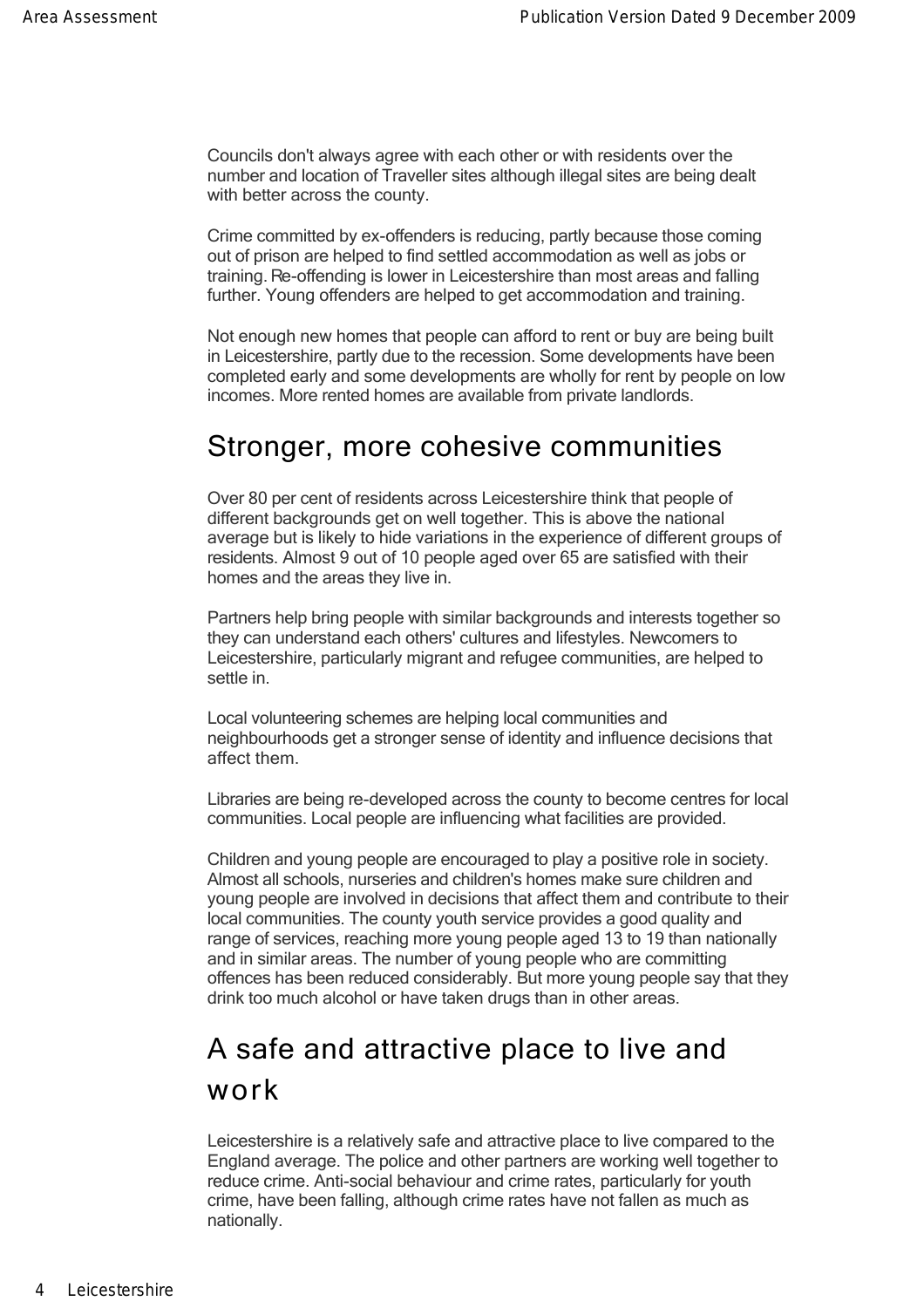Crime rates vary across the county. They are higher in more disadvantaged communities. Domestic abuse by repeat offenders in the county has risen in the last year. Public confidence in how successfully the police and other public organisations are dealing with crime and anti-social behaviour is lower than the national average. Since the tragic death of Fiona Pilkington and her daughter in 2007, partners have taken steps to improve services and communication between themselves and with the community about the effects of anti-social behaviour, particularly on vulnerable adults.

The county Youth Offending Service and partners such as district councils are successfully reducing the number of young people who have already committed offences and may re-offend.

The Fire and Rescue Service and its partners are working well together to prevent fires and the numbers of most types of fires have gone down.

The county, district and borough councils and their partners are working to increase residents' satisfaction with the quality of public and private buildings by improving design. They are also working to make the county more attractive by improving the network of green spaces between the city, towns and villages.

The quality and quantity of housing is important in making the county a safer and more attractive place to live. Housing services provided by some councils in Leicestershire have been poor, but are now starting to improve. At present, too many properties in Leicestershire do not meet some minimum standards.

The Partnership has taken steps to ease the effect of the recession and has helped families who may have been at risk of losing their homes. Fewer families are living in temporary accommodation, and the number of repeat homelessness cases are very low. Support is provided to vulnerable groups including those suffering domestic violence and some groups of young people. The Partnership is working on better allocation of empty council homes.

## A more effective response to climate change

Leicestershire Together partners are working to reduce the amount of carbon dioxide (CO2) produced in the area. They are also responding to climate change and improving air quality. Road congestion is reducing a little and councils are taking steps to make sure they and local businesses conserve energy. People are being helped to make their homes more energy efficient. Currently too many houses across the county are not energy efficient. Using public transport is being made easier in a number of ways.

Recycling rates are high in Leicestershire. Councils are doing more to help people to reduce the amount of waste that is produced and goes to landfill.

Councils are developing more green areas and woodlands. The National Forest has meant more of the county is now wooded, helping air quality and increasing access to green space. There are plans to develop Charnwood Forest into a regional park.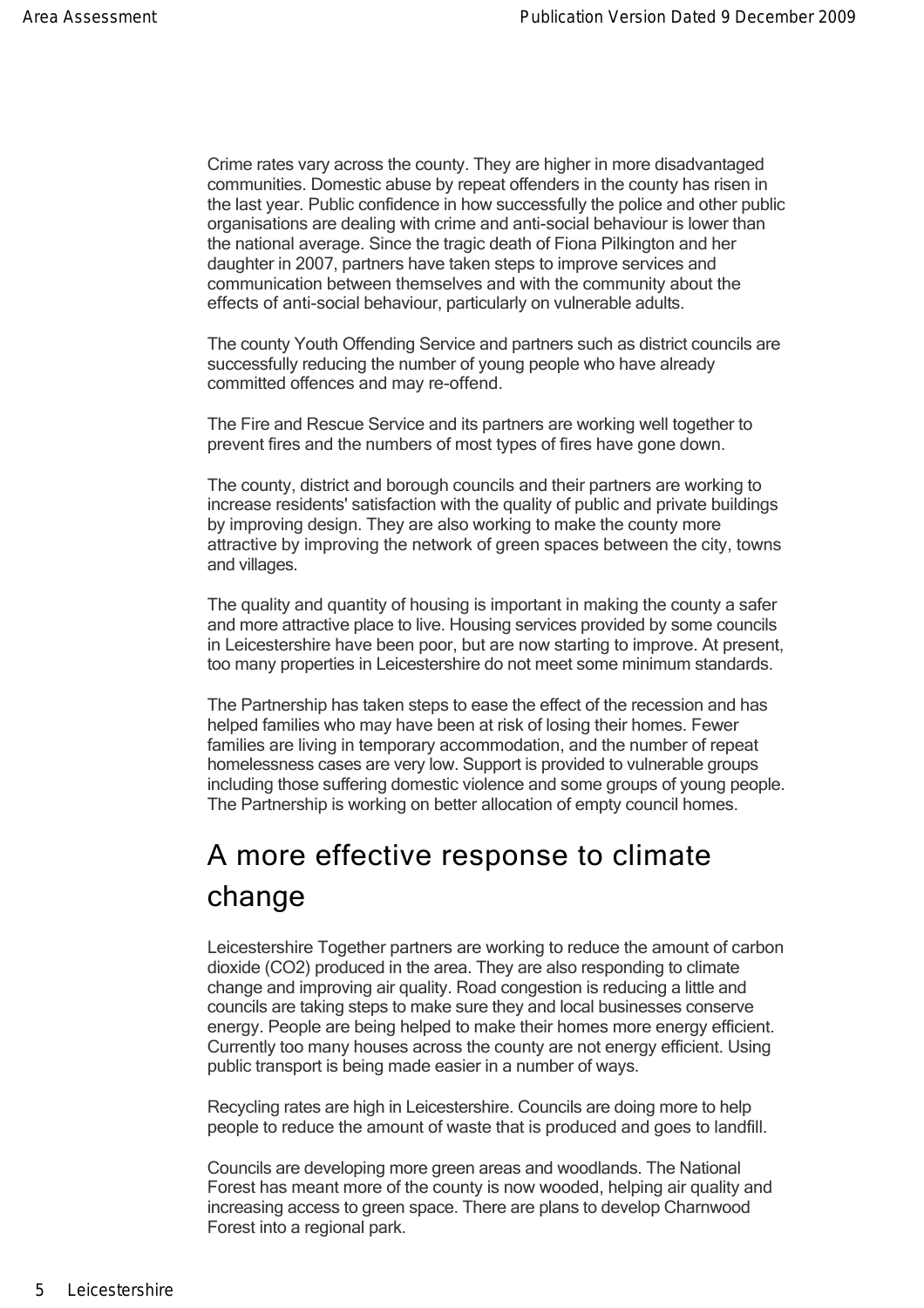# A prosperous, innovative and dynamic economy

The recession is beginning to bite in Leicestershire. Although the Leicestershire economy is in a good condition, unemployment is rising. But a speedy response to the recession has helped people and businesses. Debt and money advice has increased. Grants are helping start up new businesses and keep existing ones going. Regeneration of some towns has started.

Skills levels are higher than the national average except at degree level. School results are above average at all ages and improving quicker than elsewhere although some groups are being left behind at GCSE level. A variety of training for adults is provided in different places, some with childcare on-site. Some is geared towards creative industries and some for learning-disabled people.

A joint economic development plan with Leicester City has been agreed. This is a result of a multi-area agreement between the city and county areas and the government, one of the first in the country. It is intended to help with unemployment and skills training but is too early to see if it is working. The city and county partners are also working closely on transport and housing.

#### A healthier Leicestershire

People's health in Leicestershire is generally better and improving faster than the averages for England, and people tend to live longer. But there are some areas in the county where people tend not to live as long as in others. The percentage of residents who report their health in general to be good or very good is higher than the national average. Overall Leicestershire also has better results on average than England for a range of issues that affect health, for example, drug misuse and children in poverty. Fewer people die from smoking related illnesses than the average for England and rates of smoking generally are also less. But smoking rates are rising and too many pregnant mothers smoke in all seven districts in Leicestershire.

Drug and alcohol use is less of a problem than elsewhere. But more young people say that they drink too much alcohol or have taken drugs than in other areas.

There are fewer teenage pregnancies than the average for England but these numbers are also rising and the gap with the rest of the country is reducing. The NHS and other services need to make sure they understand why trends in some areas have started to rise and take action to bring them down again.

The NHS provides a range of healthcare services, including mental and community hospitals to bring care closer to home. Partners are also helping people adopt healthier lifestyles, for example with weight reduction and exercise referral schemes. Overall, people are more active, but some districts do not do as well as others. Fewer primary school children are obese than the average for England. But too few adults eat healthily and too many are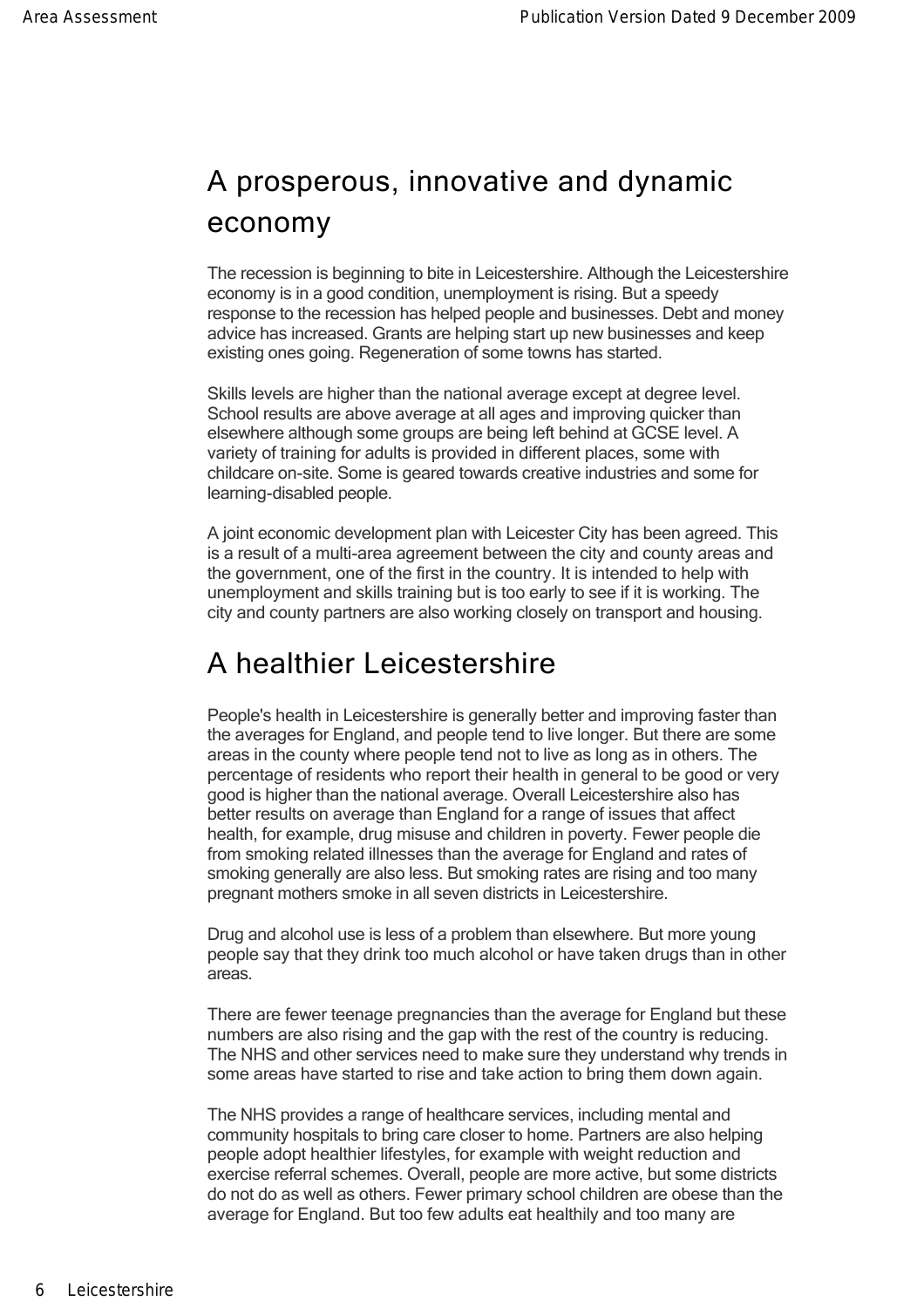average for England. But too few adults eat healthily and too many are overweight.

More people over 65 are in good health than the national average and there are some good quality services. Only just over three in ten people think older people get what they need to help them live independently, although this is above the national average. Partners need to make sure they target how NHS and council money is spent so that areas with poorer health or less healthy lifestyles are improved to the standard of the best in the county.

## More effective and efficient service delivery

The Leicestershire Partnership is one of the few across the country to have set itself a target of saving over nine per cent of their budgets over three years by working more efficiently. They have achieved three per cent in the first year but making savings is getting increasingly difficult.

Partners are jointly buying some of the services and things they need saving taxpayers' money. The County Council took a lead with other county and city councils in the East Midlands to get an innovative contract for highways and road improvement work that will save money. This multi-council contract is the first of its type in the country. But public services in Leicestershire are not making as many savings as they could if they delivered more of their services jointly.

Effective services are those that are easy to access. People living in Leicestershire generally have good access to public services and there are many ways of accessing them. Residents are satisfied with how easy it is to contact their GPs. But getting good public transport and housing that is affordable is more difficult for people living in rural areas of the county.

Schemes to provide more housing in rural areas that people can afford are being developed. Grants for taxi vouchers, and dial-a-ride schemes run by voluntary organisations have helped increase people's access to services in rural areas.

The Leicestershire Rural Partnership is doing a good job helping rural areas to thrive. Help and advice is given to businesses to support the rural economy. But the market towns are feeling the effects of the recession with an increase in vacant shops.

Contacting and obtaining public services in Leicestershire is not as straightforward and streamlined as it could be. Much better co-ordination is needed which could also help save money. Partners have very recently started work to make improvements.